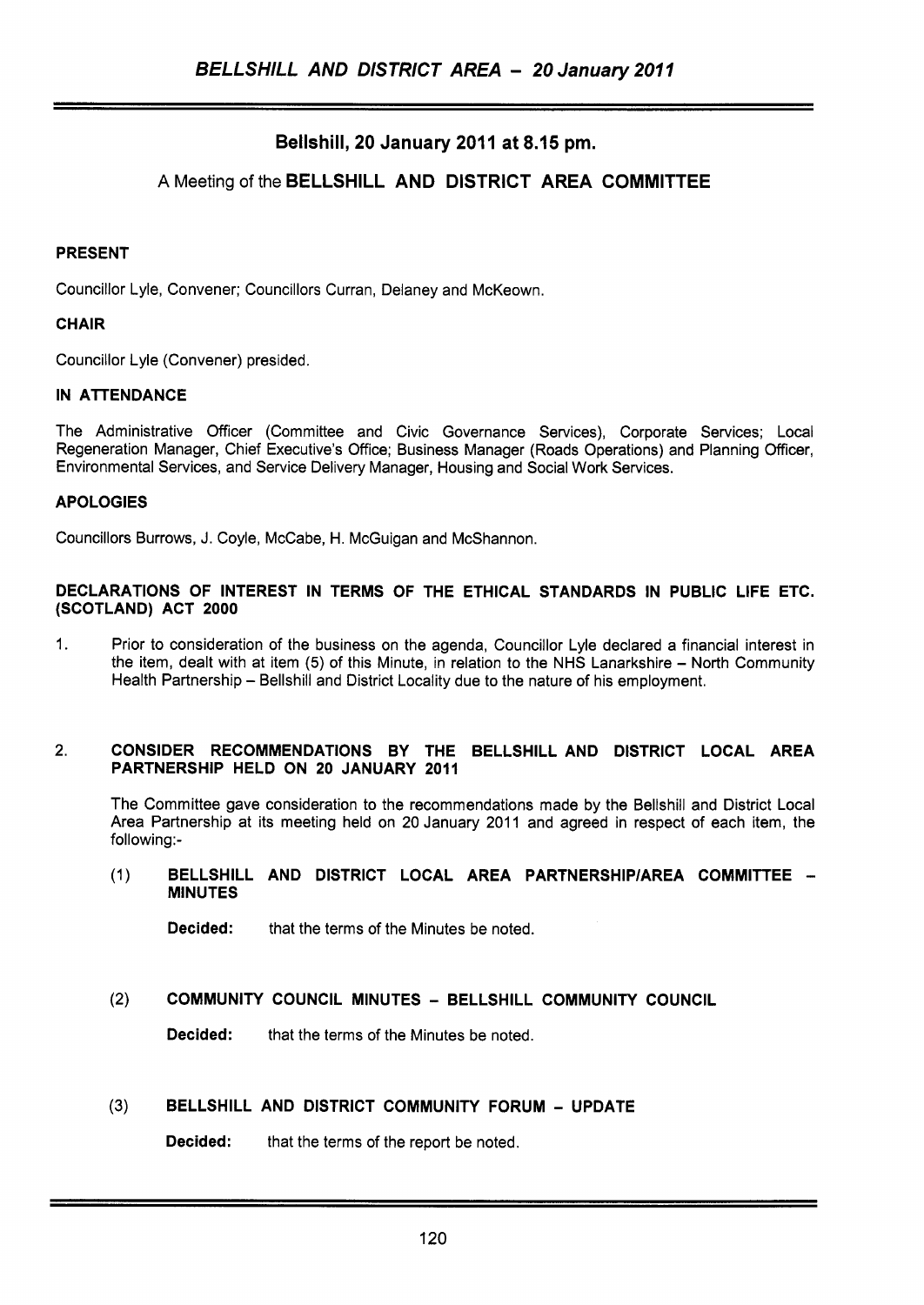## **(4)** NORTH LANARKSHIRE PARTNERSHIP BOARD MINUTES

**Decided:** that the terms of the Minute be noted.

Councillor Lyle, having declared a financial interest in the following item due to the nature of his employment, left the meeting and took no part in its consideration and determination. Councillor Lyle also demitted the Chair for the duration of this item only and Councillor McKeown took the Chair.

#### **(5)** NHS LANARKSHIRE - NORTH COMMUNITY HEALTH PARTNERSHIP - BELLSHILL AND DISTRICT LOCALITY

### Decided:

- (1) that, in the context of the Single Outcome Agreement and the Community Plan, specific areas be identified for future reports to the Local Area Partnership, and
- (2) that the contents of the report be otherwise noted.

### Councillor Lyle resumed the Chair.

### (6) JOINT COMMUNITY SAFETY REPORT

**Decided:** that the content of the report be noted.

## (7) LOCAL DEVELOPMENT PROGRAMME

#### Decided:

- (1) that the progress in relation to the delivery of the projects in 2009/2010 through the Local Development Programme, as detailed in Appendix 1 to the report, be noted;
- (2) that the progress in terms of projects for delivery in the 2010/2011 Programme, as detailed in Appendix 2 to the report, be noted;
- **(3)** that the changes to existing projects resulting in changes and postponement of projects and the re-allocation of funding to existing and new projects, as detailed in Appendix 3 to the report, be noted, and
- **(4)** that further progress be reported to future meetings of the Local Area Partnership.

## *(8)* BELLSHILL TOWN CENTRE ACTION PLAN - UPDATE

Decided: that the progress made on the Bellshill Town Centre Action Plan be noted.